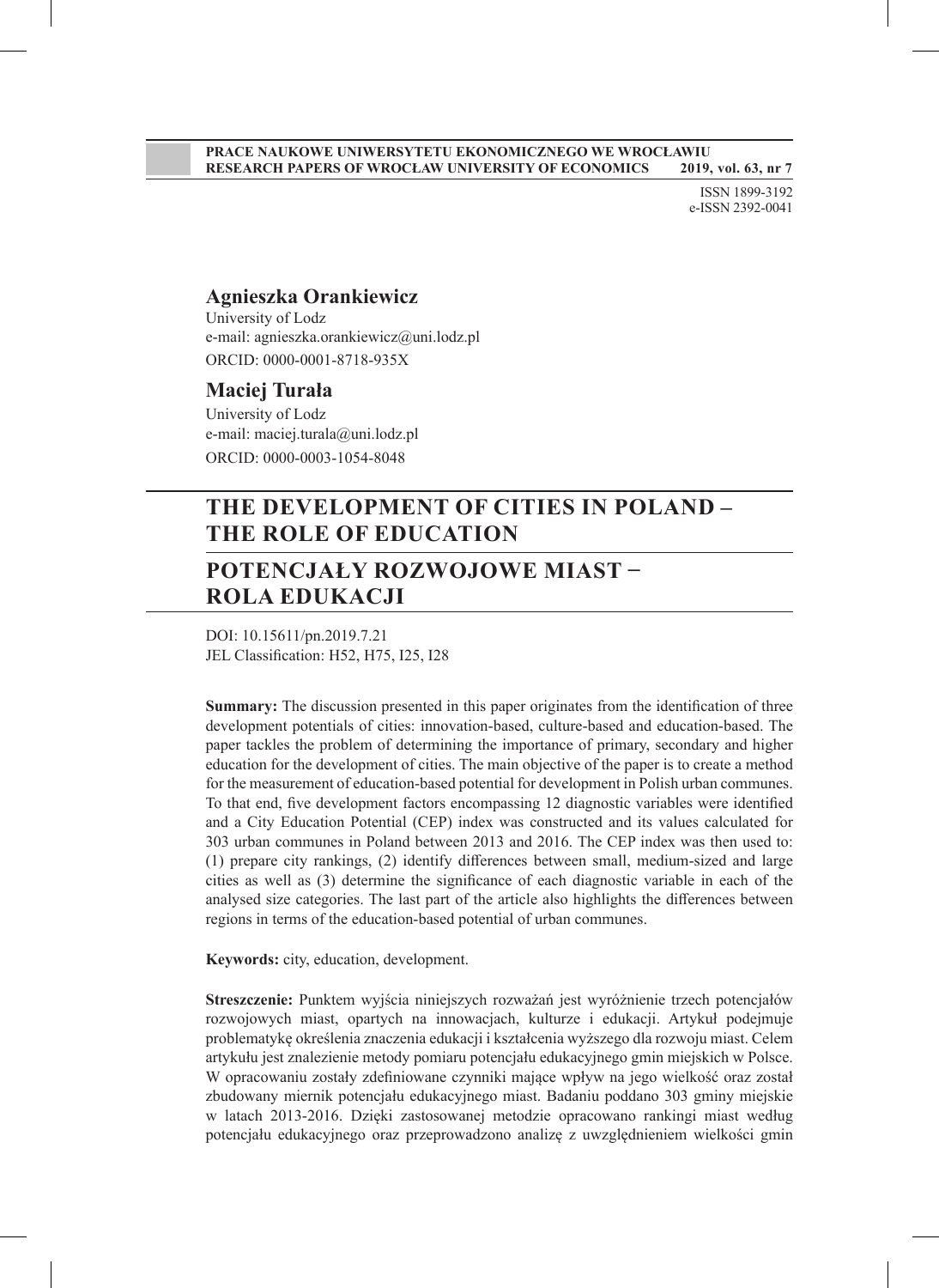i istotności zmiennych diagnostycznych dla poszczególnych grup wielkości. W ostatniej części określono zróżnicowanie regionów ze względu na potencjał edukacyjny gmin miejskich położonych na ich terenie.

**Słowa kluczowe:** miasto, edukacja, rozwój.

#### **1. Introduction**

Fostering the creation of a knowledge-based economy has become one of the main challenges facing both countries as well as regions in the  $21<sup>st</sup>$  century. The knowledgebased economy concept was popularised by P. Drucker (1994) who highlighted the emergence of the knowledge society era. This concept was widely discussed by many authors also in the context of city development (for example, see (Lazzeretti and Tavoletti, 2005; van Winden, van der Berg, and Pol, 2007; Eriksson and Forsberg, 2010; Joshi, 2017).

Knowledge is an integral part of broadly defined human capital which may be perceived and analysed as a feature of individuals, economic entities or even entire economies (Gołaszewska-Kaczan, 2014, pp. 92-93). Regional science recognises human capital as one of the core components of territorial capital, alongside natural resources, endowments of public, private and mixed goods, social capital, relational capital as well as cognitive capital (Jona, 2015, pp. 102-104; Przygodzki, 2015, p. 30). The endowments of human capital and its spatial distribution are affected by two main types of processes: the first relates to the creation of human capital, i.e. education, and the second concerns its movements, i.e. migration (Czapiewski, 2013, p. 8).

Many researchers point to the direct as well as the indirect relationships between education, including university level education, and the creation of human capital (among others Burgess, 2016; Stępień and Poszwa, 2016) and – as a consequence – development (for example Gennaioli, La Porta, Lopez-de-Silanes, and Shleifer, 2011, pp. 46-47). Others emphasise the interdependencies between education on all levels and the competitiveness of countries, territorial units and individuals. Researchers pay particular attention to higher education institutions the activities of which contribute towards five out of the twelve pillars of the national economies' competitiveness level measured by the Global Competitiveness Index: (1) institutions, (2) higher education and training, (3) labour market efficiency, (4) technological readiness and (5) innovation (Badea and Rogojanu, 2012, pp. 131-133).

As Faggian and McCann (2009) point out, "there is increasing evidence to suggest that the role played by human capital in cities has increased over recent decades". Given that ensuring access to education is the fundamental channel by means of which the public authorities may affect how human capital is created and shaped, understanding the determinants of education-based potential for cities' development is one of the foundations for formulating local and regional development policies.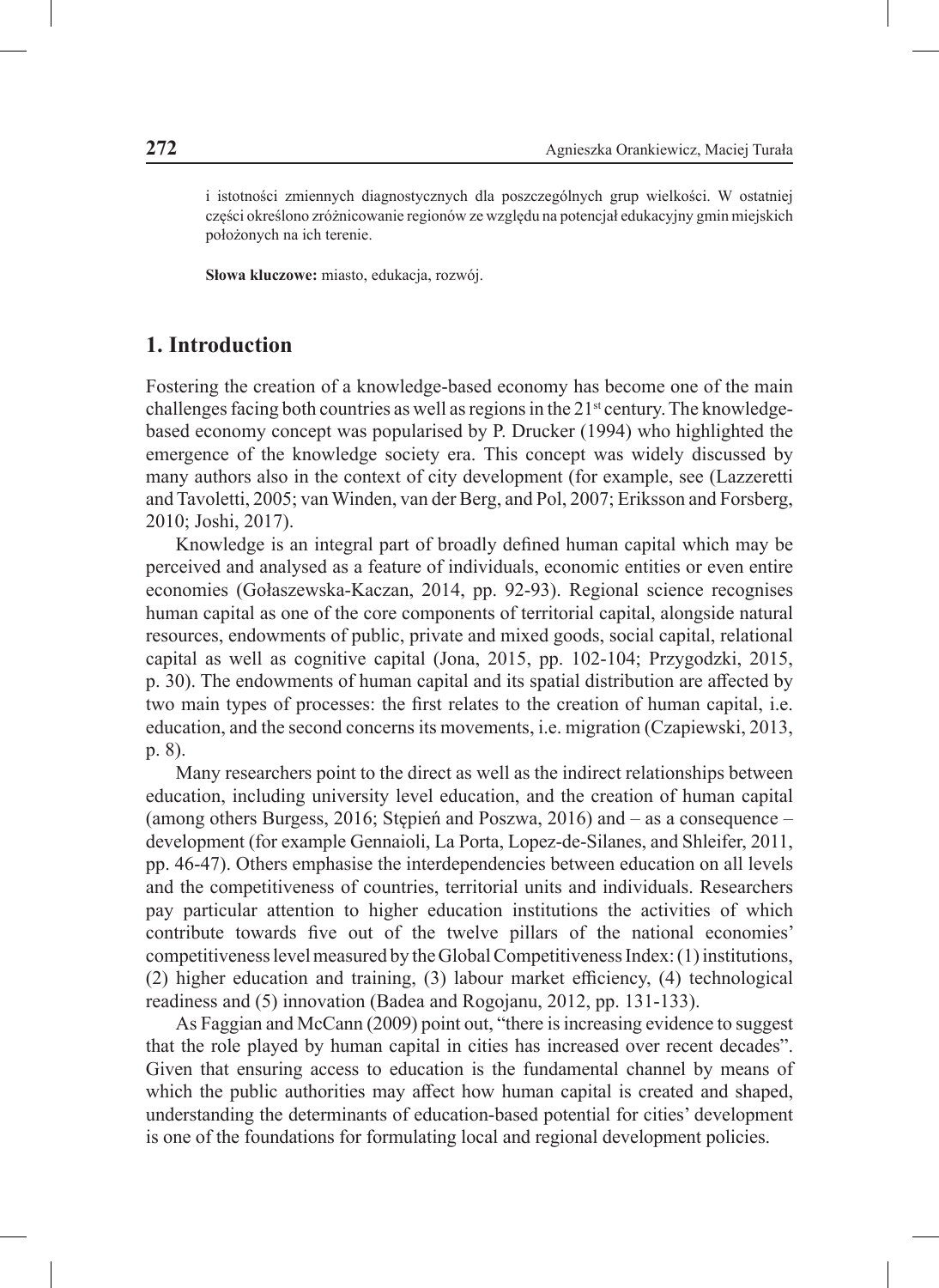Given the above, the article aims at outlining a method for the measurement of education-based potential for cities' development, applying this method to Polish urban communes and ranking them using the City Education Potential (CEP) index. It is assumed that the education-based potential for cities' development is one of the leading determinants, alongside the innovation-based and culture-based potentials (see also Orankiewicz and Turała, 2019). In the first step a number of diagnostic variables were determined with the use of which the education-based potential for development is reflected. Then an aggregate measure is created and analysed for urban communes divided into three size categories (small, medium and large) as well as per region.

The research is based on data for 306 urban communes in Poland. The data was collected for the period from 2013 to 2016. Three urban communes changed their administrative status from urban into urban-rural during this period, hence the final results are based on data for 303 territorial units.

#### **2. Education-based potential for cities' development – measurement**

The education-based potential for cities' development may be perceived as the education sector's capacity to provide educational services (Kwiatkowski and Roszkowska, 2008, p. 2). In order to measure this potential we decided to use 12 diagnostic variables grouped into five groups or factors related to: preschool education, primary education, secondary and post-secondary education, higher education and education-related expenditure carried out by urban communes.

Our approach to the measurement of the education-based potential for the development of cities is based on a set of diagnostic variables which allow for an assessment of the educational base in each of the analysed communes. The authors concentrate on institutions which are perceived as transmitters of competences in that they provide access to knowledge and support in acquiring skills as well as participate in shaping attitudes, and as a consequence they contribute to the creation of human capital.

All of the factors which are included in our approach to measurement are determined by the education system. Firstly, in order to reflect educational institutions the authors assumed diagnostic variables which are based on the number of such institutions in relation to the number of inhabitants in each of the analysed cities. Secondly, they included diagnostic variables which reflect the number of students in schools on each level of education and the number of teachers working in them. Specifically, a ratio of the number of teachers in schools and preschools per ten students in each analysed city was used. These two types of diagnostic variables were grouped in accordance with the level of education into: (1) preschool education, (2) primary education and (3) secondary and post-secondary education.

Only primary education is fully obligatory which convinced the authors to add one more diagnostic variable at this level of education – the gross enrolment rate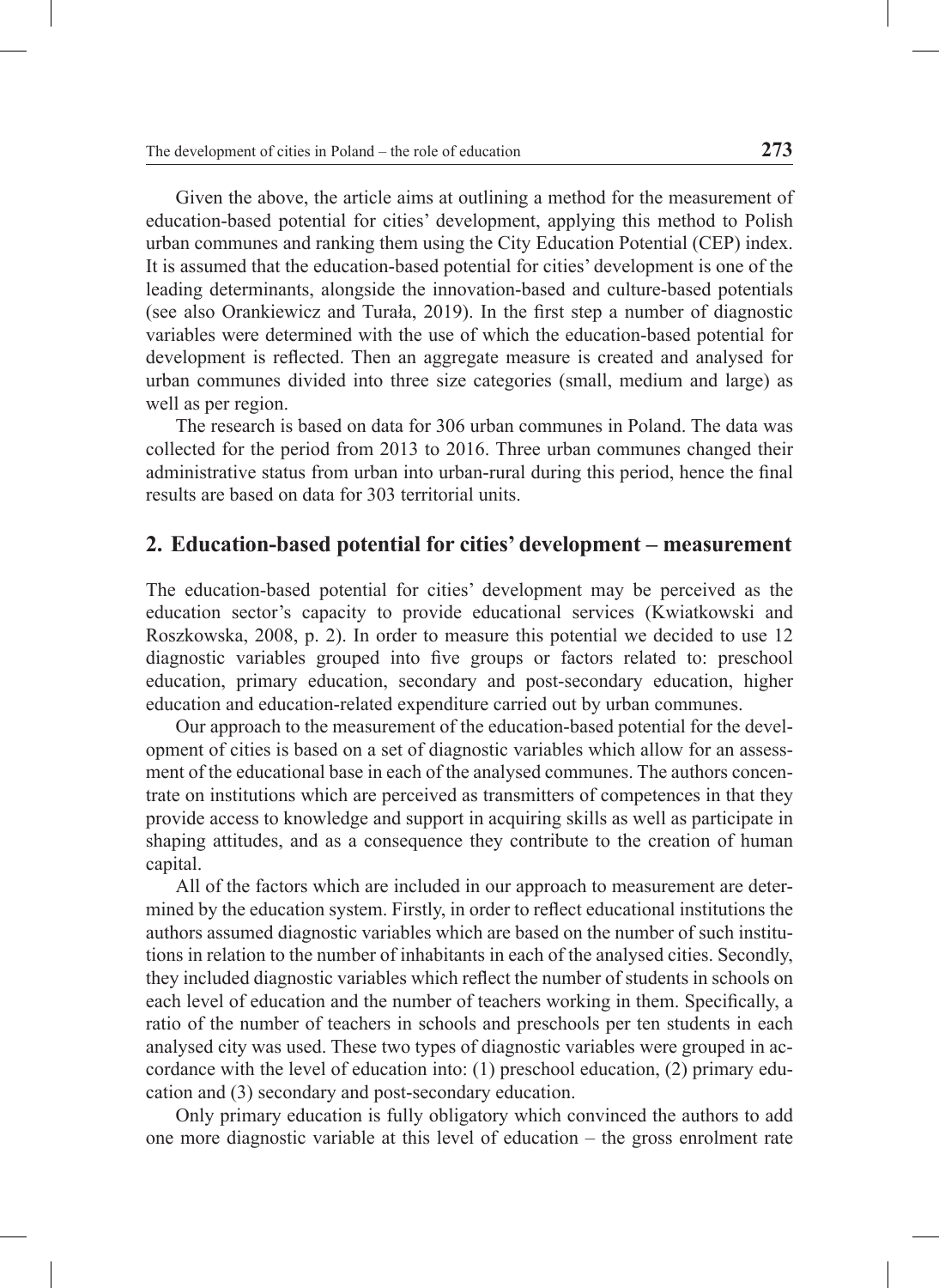which reflects the ratio of the number of people who educate themselves in schools of a given level or type (irrespective of their age) to the total population whose age is appropriate for that level of schooling. The enrolment rate shows to what degree schooling is universal and thus may be used to assess the population's educational activity. In communes where the enrolment rate exceeds 1, there are more students in primary and "gimnazjum" than there are inhabitants in the group age relevant to that level of education.

The next diagnostic variable which the authors used for assessing the educationbased potential for development of analysed cities is based on the expenditure of those cities on preschools (expenditure in section 80104 of the budget classification), primary schools (expenditure in section 80101), including special primary schools (expenditure in section 80102) and "gimnazjum" (expenditure in section 80110), including the specialist ones (expenditure in section 80111).

Independently of the assumed approach and key concepts, the cause-effect relationships between education on all levels (including higher education) and the sustainable development of cities are rather typically highlighted (see for example Badea and Angheluta, 2018). Taking this into account, it seems reasonable to perceive education on all levels (including higher education) as a single development factor (see Russ, Bansal, and Parrillo, 2015).

However, the specificity of some countries – including Poland – leads to the conclusion that both the measurement of development potential as well as the analysis of their impact on the functioning of cities ought to be carried out for all levels of education, separately from higher education. This approach is justified primarily by the way in which education on various levels is organised and financed. In the case of Poland, tasks related to primary and secondary education are the responsibility of local government (communes and districts, respectively). Given that, a certain feedback may be identified – actions and expenditure on education contribute directly to the creation of human capital and, as a consequence, the development potential of cities. The situation is quite different with regard to higher education institutions  $(HEIs)$  – in this case the organisation and financing is the domain of central government even though part of the outcome of HEIs' activity contributes directly the creation of the development potential of individual cities where these institutions are located.

It also needs to be emphasised that the type of knowledge and innovations which arise from central government intervention are characterised by significant risk, indivisibility and limitations with regard to taking over the returns and benefits. The central authorities are therefore often forced to conduct fundamental research directly, through universities or through co-funding the fundamental research activities of private enterprises and to determine the principles of sharing the ensuing intellectual property with the use of patent laws and licences (May, 2000).

The educational potential of (only) higher education institutions in Poland was analysed with the use of a taxonomic measure for the period 1991-2007 (Kwiatkowski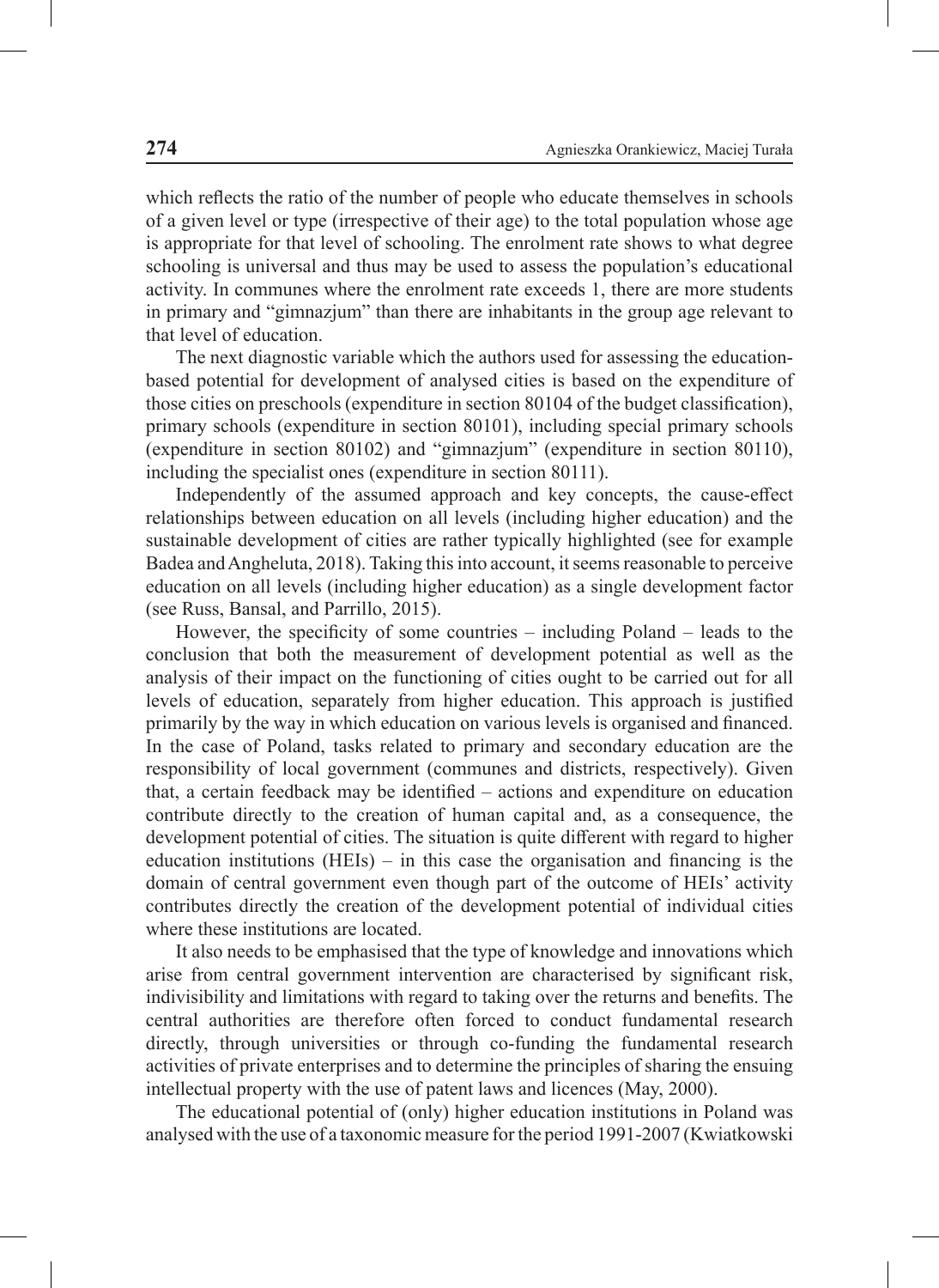and Roszkowska, 2008). The analysis was based on data on the number of institutions, the number of students and the number of academic teachers. The authors came to the conclusion that the educational potential of HEIs plays a significant role in fostering national economic development. They also indicate that the educational potential increased greatly in the period of transformation, especially so in the private sector.

The above discussion led to the conclusion that data on the number of higher education institutions which are functioning in a given city should be incorporated into the synthetic measure of education-based potential for cities' development. Some of the earlier research used the number of students enrolled in the local HEIs as a proxy for the generated human capital, mainly due to the easy access to data. Research which is based on such diagnostic variables may lead to ambiguous, easily misinterpreted results – it is never possible to predict how many students will stay in the city, contributing to its development, following graduation. Some of the outcomes

| <b>FACTOR</b>                                                   | DIAGNOSTIC VARIABLE                                                                                      | SYMBOL.                               | <b>NATURE</b> | <b>WEIGHT</b> |
|-----------------------------------------------------------------|----------------------------------------------------------------------------------------------------------|---------------------------------------|---------------|---------------|
| Preschools<br>The number of preschools per 1,000<br>inhabitants |                                                                                                          | $X_{1}$                               | stimulant     | 0.10          |
|                                                                 | The number of teachers per 10 children<br>in preschools                                                  | $X_{2}$                               | stimulant     | 0.10          |
| Primary schools<br>and 'gimnazjum'                              | The number of primary schools and<br>'gimnazjum' per 1,000 inhabitants                                   | $X_{\mathcal{F}}$                     | stimulant     | 0.05          |
| (pre-secondary<br>stage)                                        | The number of teachers per 10 children<br>in primary schools and gymnasia                                | $X_{4}$                               | stimulant     | 0.05          |
|                                                                 | The gross enrolment rate for primary<br>schools and gymnasia                                             | $X_{\varsigma}$                       | stimulant     | 0.10          |
| Secondary and<br>post-secondary                                 | The number of secondary schools per<br>1,000 inhabitants                                                 | $X_{6}$                               | stimulant     | 0.05          |
| schools                                                         | The number of teachers per 10 students<br>in secondary schools                                           | $X_{7}$                               | stimulant     | 0.05          |
|                                                                 | The number of post-secondary schools<br>per 1,000 inhabitants                                            | $X_{\rm g}$                           | stimulant     | 0.05          |
|                                                                 | The number of teachers per 10 students<br>in post-secondary schools                                      | $X_{\mathrm{o}}$                      | stimulant     | 0.05          |
| Expenditure                                                     | Expenditure in sections: 80101; 80102;<br>80110; 80111; 80104 from city budgets<br>per 1,000 inhabitants | $X_{10}$                              | stimulant     | 0.20          |
| Higher education<br>institutions                                | The number of HEIs per 1,000<br>inhabitants                                                              | $X_{11}$                              | stimulant     | 0.10          |
|                                                                 | The number of students per 1,000<br>inhabitants                                                          | $\mathbf{X}_{\scriptscriptstyle{12}}$ | stimulant     | 0.10          |

**Table 1.** Factors and diagnostic variables of the City Education Potential index (CEP index)

Source: prepared by the authors.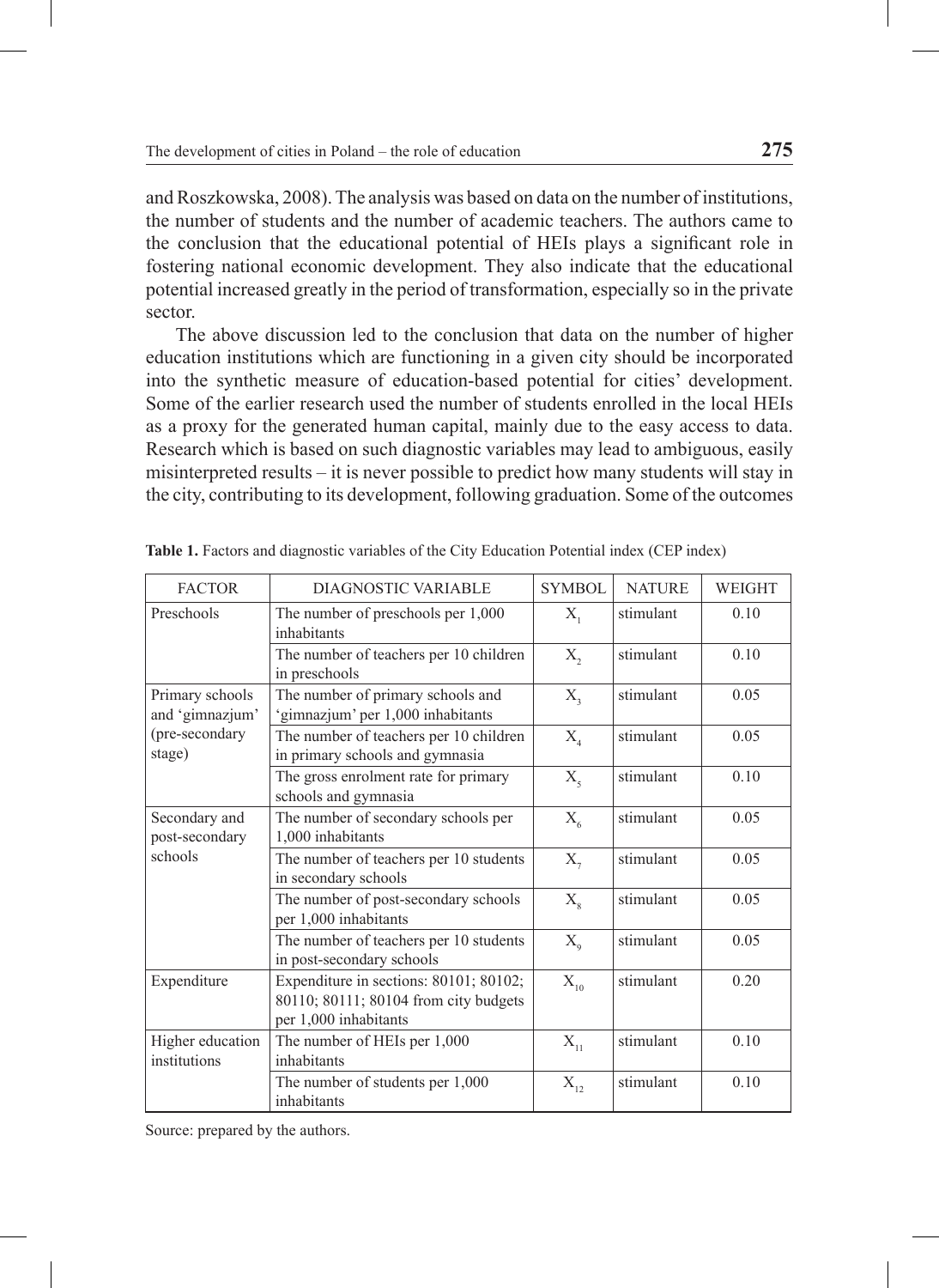of HEI's activity spill over city boundaries as information and people are mobile in today's world. This may make the attempt to assign a specific location to the development potentials generated within HEIs a difficult, if not an impossible task. To a degree the mobility of people (migrations) may have a similar effect also on the development potential which is generated in secondary and primary education, although it can be expected that the strength of this effect will be weaker and, perhaps, observable after longer time lags.

On the other hand, it is not unrealistic to expect that  $-$  to a degree  $-$  the number of students is closely correlated to the competences (knowledge, skills and attitudes) which HEIs generate.

In conclusion, the final group of diagnostic variables which we use is based on the assumption that higher education institutions contribute to the education-based potential for cities' development. Their contribution is measured by the number of HEIs as well as by the number of students in each year. Both these diagnostic variables are placed in relation to the number of inhabitants of a given city.

Table 1 presents all the factors and diagnostic variables for the City Education Potential index, indicating their nature and assumed weight – each of the factors was assumed to carry equal weight (0.2) which was further allocated to diagnostic variables. Organizing multi-feature objects requires the division of features into stimulants and destimulants. As Table 1 indicates, all the diagnostic variables are assumed to be stimulants.

To determine the City Education Potential index, multivariate comparative analysis was used. Stimulants were standardized and then taxonomic indexes based on Euclidean distances were calculated.

#### **3. Research results and discussion**

#### **3.1. Analysis by size category**

The City Education Potential Index was calculated for all urban communes in Poland from 2013 to 2016 using the factors and diagnostic variables outlined in Table 1. Afterwards the communes were ranked in accordance with the CEP index for each of the years as well as with the average of CEP index for the four years included in the analysis (CEP<sub>2013-2016</sub>). The highest education-based potential for development in 2016 was observed in Podkowa Leśna (3,874 inhabitants in 2016), Warsaw (1,748,916 inhabitants), Józefów (20,294 inhabitants), Łeba (3,760 inhabitants) and Sandomierz (24,124 inhabitants). Podkowa Leśna is ranked first in all the analysed years while Warsaw moved up from 9th in 2013, mostly due to newly created preschools and increased expenditure on education.

Looking at the four-year average (CEP<sub>2013-2016</sub>), small cities (up to 20,000 inhabitants) hold four of the top 10 places (including first and second), medium cities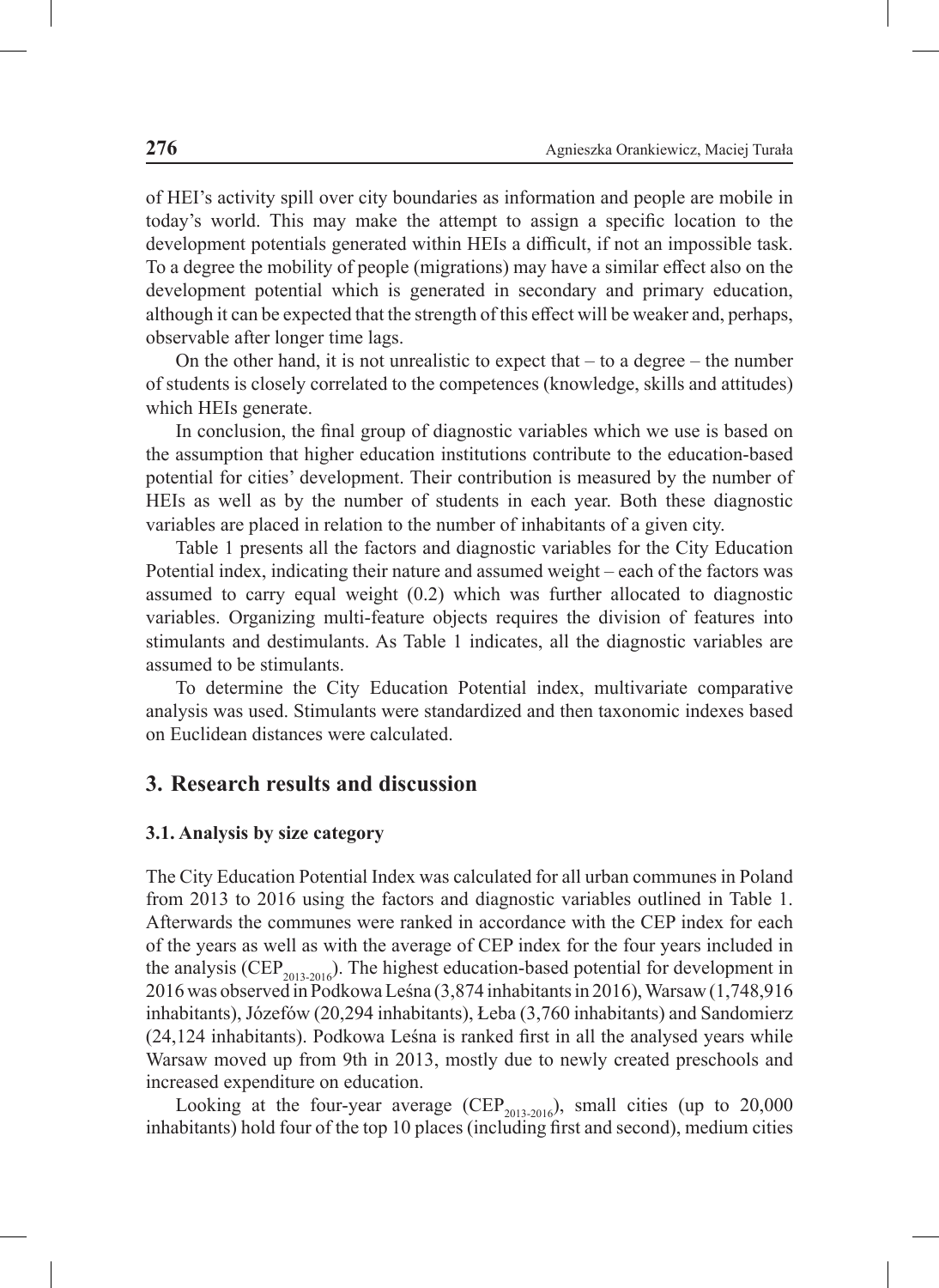(between 20,000 and 100,000 inhabitants) occupy four of the other top 10 positions while the large cities (above 100,000 inhabitants) – the remaining two. Table 2 shows the values of the City Education Potential index for the top 10 cities in each of the size categories according to the four-year average (CEP<sub>2013-2016</sub>). Additionally, it indicates the median value of the CEP<sub>2013-2016</sub> index for each of the size categories.

| Size<br>category                    | Rank           | City             | $\mathrm{CEP}_{2013}$ | $\mathrm{CEP}_{2014}$ | $\mathrm{CEP}_{2015}$ | $CEP_{2016}$ | CEP <sub>2013-2016</sub> | $\overline{\text{CEP}}_{2013\text{-}2016}$<br>median<br>value<br>per size<br>category |  |
|-------------------------------------|----------------|------------------|-----------------------|-----------------------|-----------------------|--------------|--------------------------|---------------------------------------------------------------------------------------|--|
|                                     | 1              | Podkowa Leśna    | 0.6287                | 0.6847                | 0.6803                | 0.6435       | 0.6593                   |                                                                                       |  |
|                                     | $\overline{2}$ | Łeba             | 0.2631                | 0.3913                | 0.3793                | 0.3737       | 0.3519                   |                                                                                       |  |
|                                     | 3              | Sucha Beskidzka  | 0.2060                | 0.3769                | 0.3524                | 0.3556       | 0.3227                   |                                                                                       |  |
| Small Cities<br>[0: 20,000]         | $\overline{4}$ | Karpacz          | 0.1972                | 0.3652                | 0.3693                | 0.3574       | 0.3223                   |                                                                                       |  |
|                                     | 5              | Garwolin         | 0.2028                | 0.3646                | 0.3584                | 0.3569       | 0.3207                   |                                                                                       |  |
|                                     | 6              | Ustroń           | 0.2043                | 0.3842                | 0.3442                | 0.3364       | 0.3173                   | 0.2528                                                                                |  |
|                                     | $\overline{7}$ | Stoczek Łukowski | 0.1882                | 0.3494                | 0.3507                | 0.3512       | 0.3099                   |                                                                                       |  |
|                                     | 8              | Przeworsk        | 0.1886                | 0.3498                | 0.3472                | 0.3464       | 0.3080                   |                                                                                       |  |
|                                     | 9              | Łaskarzew        | 0.1968                | 0.3513                | 0.3393                | 0.3435       | 0.3077                   |                                                                                       |  |
|                                     | 10             | Rawa Mazowiecka  | 0.1917                | 0.3470                | 0.3396                | 0.3485       | 0.3067                   |                                                                                       |  |
|                                     | 1              | Sandomierz       | 0.2437                | 0.3726                | 0.3590                | 0.3716       | 0.3367                   |                                                                                       |  |
|                                     | $\overline{c}$ | Józefów          | 0.1957                | 0.3592                | 0.3816                | 0.3773       | 0.3285                   |                                                                                       |  |
|                                     | 3              | Siedlce          | 0.2112                | 0.3646                | 0.3538                | 0.3614       | 0.3227                   |                                                                                       |  |
|                                     | $\overline{4}$ | Puławy           | 0.2073                | 0.3619                | 0.3476                | 0.3552       | 0.3180                   |                                                                                       |  |
| [20,000; 100,000]<br>Medium Cities  | 5              | Sopot            | 0.1946                | 0.3558                | 0.3537                | 0.3550       | 0.3147                   | 0.2546                                                                                |  |
|                                     | 6              | Ostrołęka        | 0.1956                | 0.3552                | 0.3504                | 0.3558       | 0.3143                   |                                                                                       |  |
|                                     | 7              | Konin            | 0.1928                | 0.3547                | 0.3473                | 0.3487       | 0.3109                   |                                                                                       |  |
|                                     | 8              | Nowy Sącz        | 0.1951                | 0.3562                | 0.3476                | 0.3426       | 0.3104                   |                                                                                       |  |
|                                     | 9              | Skierniewice     | 0.1815                | 0.3490                | 0.3515                | 0.3513       | 0.3083                   |                                                                                       |  |
|                                     | 10             | Zamość           | 0.1809                | 0.3499                | 0.3476                | 0.3497       | 0.3070                   |                                                                                       |  |
|                                     | 1              | Warszawa         | 0.2022                | 0.3706                | 0.3649                | 0.3855       | 0.3308                   |                                                                                       |  |
|                                     | $\overline{c}$ | Poznań           | 0.1972                | 0.3655                | 0.3593                | 0.3695       | 0.3229                   |                                                                                       |  |
|                                     | 3              | Olsztyn          | 0.1871                | 0.3557                | 0.3519                | 0.3634       | 0.3145                   |                                                                                       |  |
|                                     | $\overline{4}$ | Płock            | 0.1930                | 0.3492                | 0.3470                | 0.3448       | 0.3085                   |                                                                                       |  |
|                                     | 5              | Rzeszów          | 0.1743                | 0.3502                | 0.3539                | 0.3516       | 0.3075                   | 0.2721                                                                                |  |
| $[100,000;+\infty]$<br>Large Cities | 6              | Białystok        | 0.1816                | 0.3500                | 0.3448                | 0.3534       | 0.3075                   |                                                                                       |  |
|                                     | 7              | Opole            | 0.1791                | 0.3499                | 0.3451                | 0.3530       | 0.3068                   |                                                                                       |  |
|                                     | 8              | Lublin           | 0.1801                | 0.3487                | 0.3403                | 0.3446       | 0.3034                   |                                                                                       |  |
|                                     | 9              | Wrocław          | 0.1677                | 0.3446                | 0.3448                | 0.3515       | 0.3022                   |                                                                                       |  |
|                                     | 10             | Gdańsk           | 0.1721                | 0.3482                | 0.3422                | 0.3459       | 0.3021                   |                                                                                       |  |

Table 2. City Education Potential Index in Polish cities by size category

Source: prepared by the authors.

Analysing the values of the CEP index, one can observe that even though small urban communes hold a considerable number of top positions, the median value of  $CEP_{2013-2016}$  is the highest for large urban communes. This implies the smaller differentiation of education-based potential for development in large cities compared to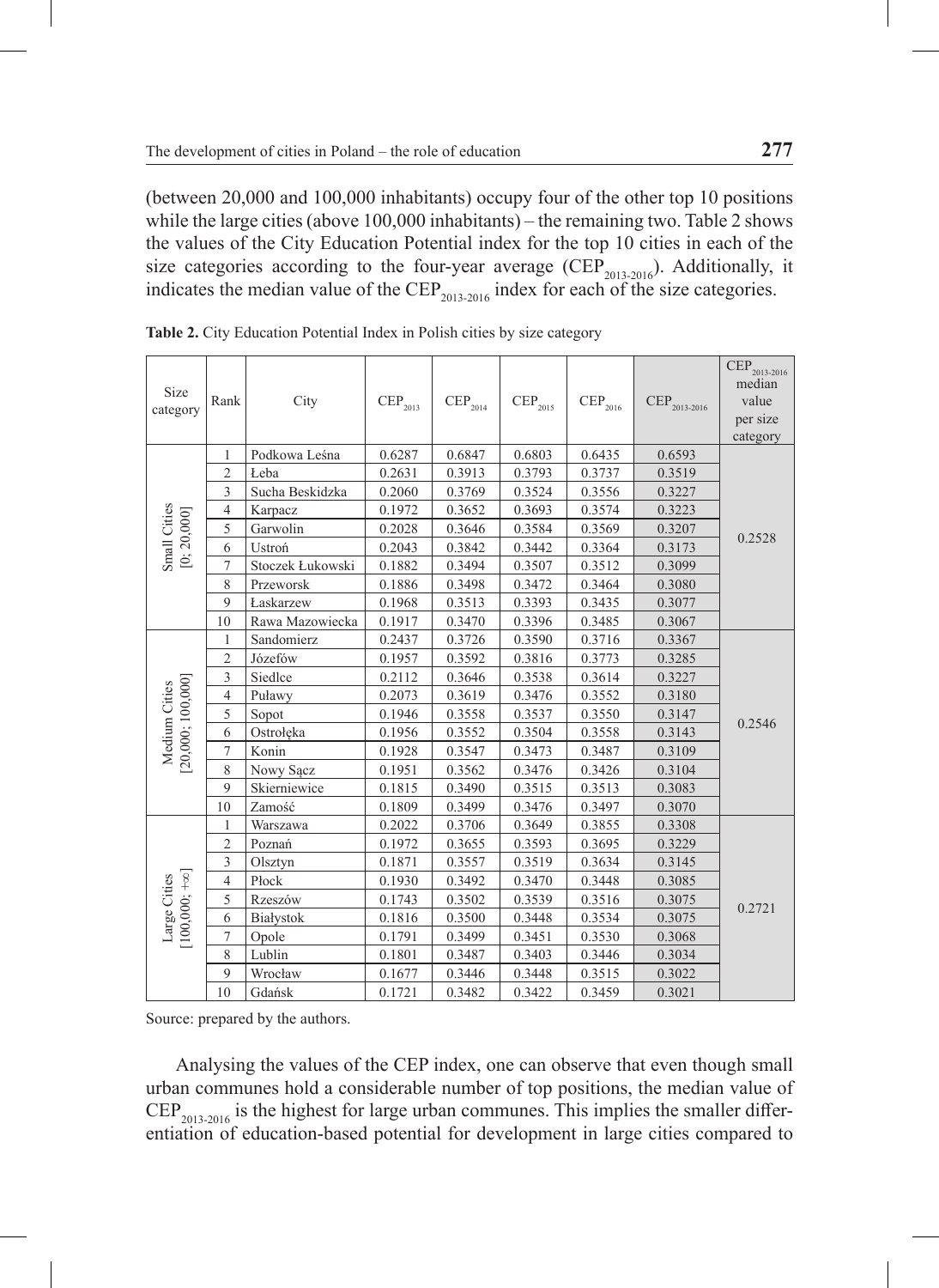medium and small ones, as seen in Figure 1, which shows the dependence between the number of inhabitants of cities and their education-based potential for development. For the sake of clarity this includes all cities apart from Warsaw, which has close to 1.75 million inhabitants.



**Fig. 1.** City size and education-based potential for development

Source: prepared by the authors.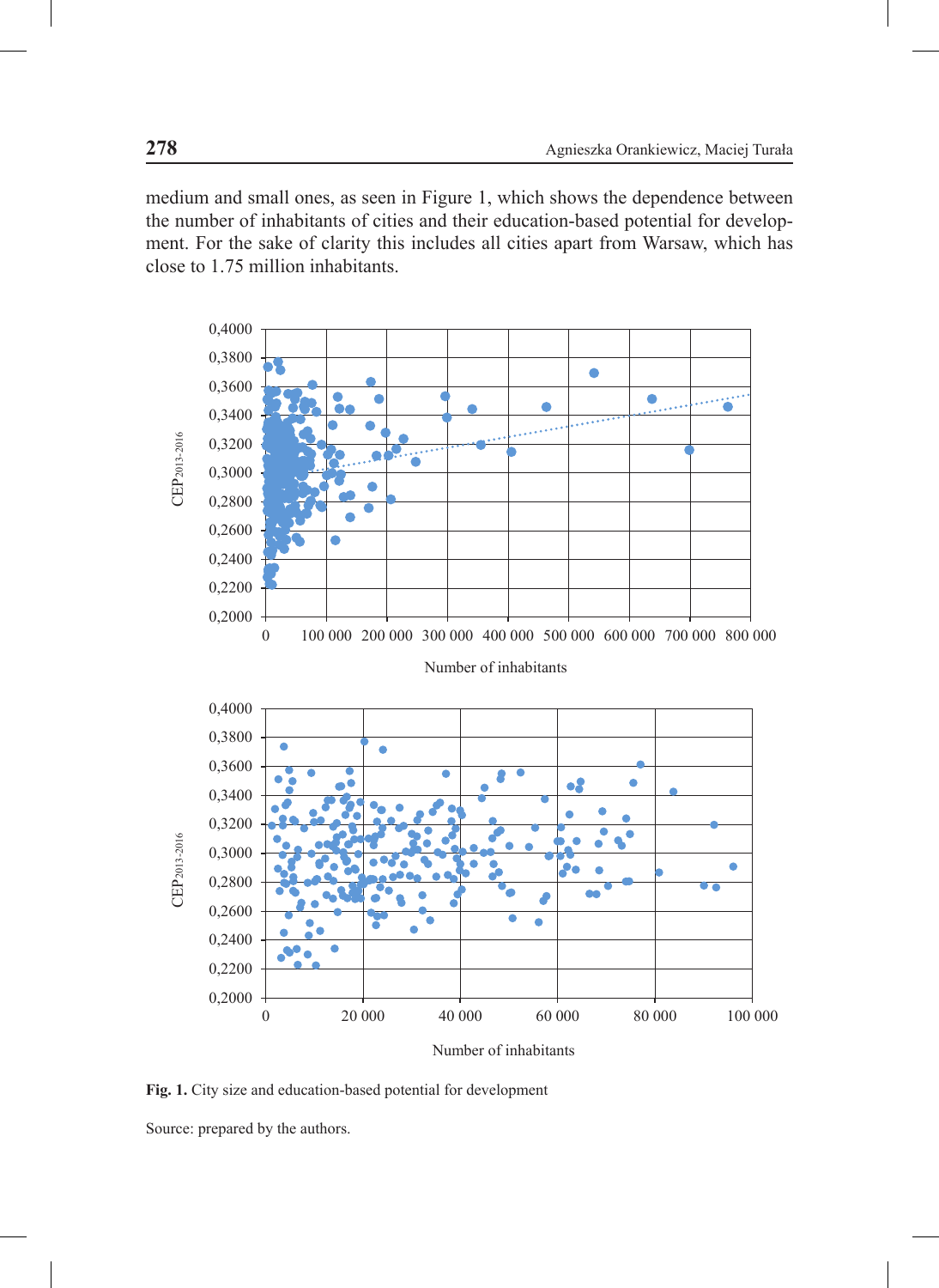One other observation is that there is a positive dependence between city size and the level of the CEP<sub>2013-2016</sub> index, although this is not a very strong correlation / relationship.

The next aspect of the analysis concentrates on the role of each of the factors and diagnostic variables in determining education-based potentials for the development of cities in each size category. Figures 2, 3 and 4 show how significant each of the diagnostic variables is in determining the values of the CEP<sub>2013-2016</sub> index for cities ranked in the top 10 in each of the analysed size categories.



**Fig. 2.** Determinants of education-based potential for the top 10 small cities Source: prepared by the authors.

The number of preschools, primary schools, pre-secondary ('gimnazjum'), secondary and post-secondary schools per 1,000 inhabitants is the leading determinant of education-based potential for development in the top 10 small cities. This implies that the schools are small with few student groups. What is surprising is that the gross enrolment rate is higher in small cities than in medium-sized and large ones. Small urban communes are also characterised by the highest expenditure on primary and pre-secondary schools ('gimnazjum').

When analysing medium-sized urban communes one can see the growing significance of the number teachers per 10 students and the decreasing importance of the number of schools. What is more, the top 10 medium-sized urban communes are characterised by the relatively high number of HEIs per 1,000 inhabitants and the relatively low number of students per 1,000 inhabitants.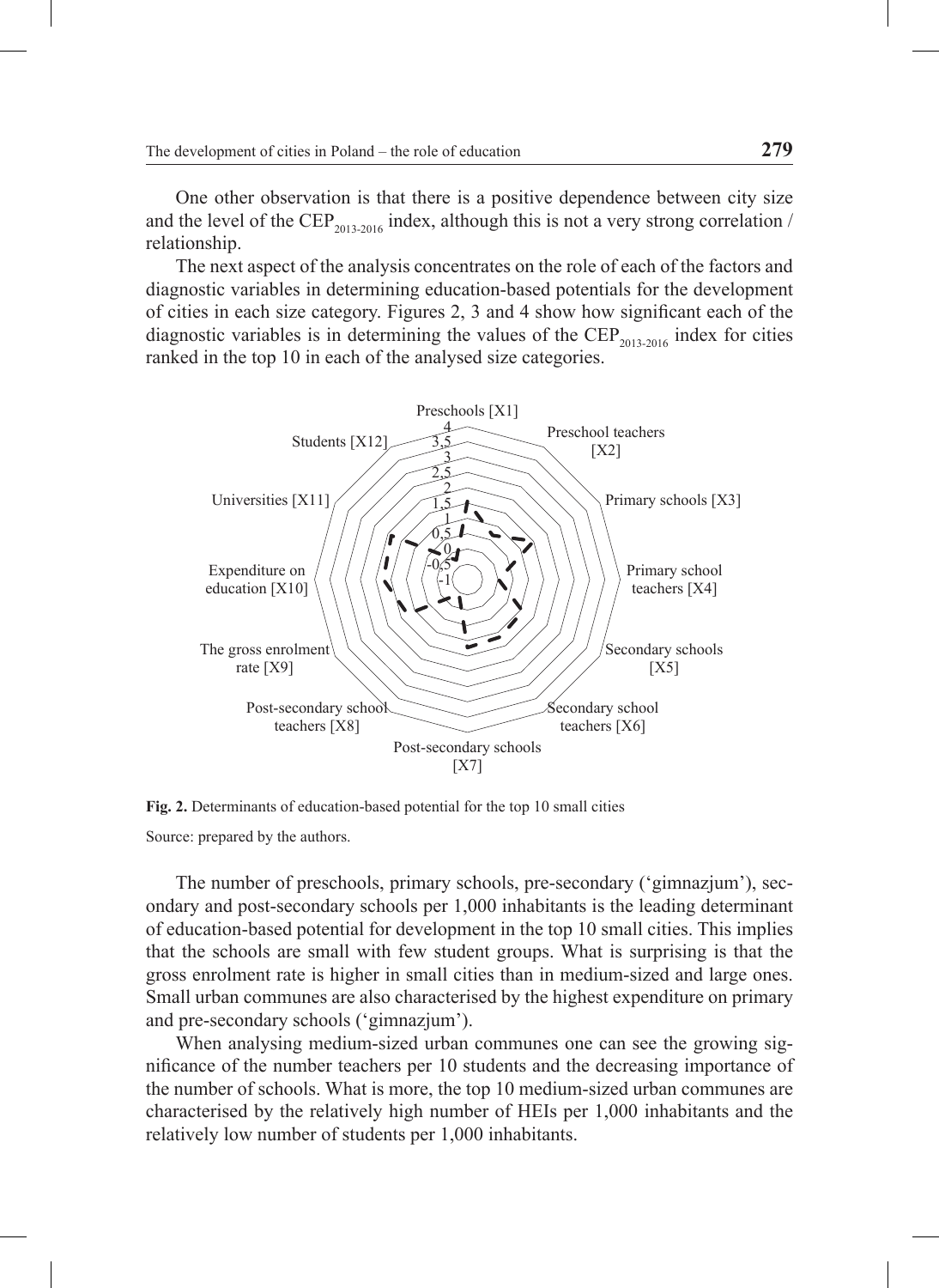

**Fig. 3.** Determinants of education-based potential for the top 10 medium-sized cities Source: prepared by the authors.



**Fig. 4.** Determinants of education-based potential for the top 10 large cities Source: prepared by the authors.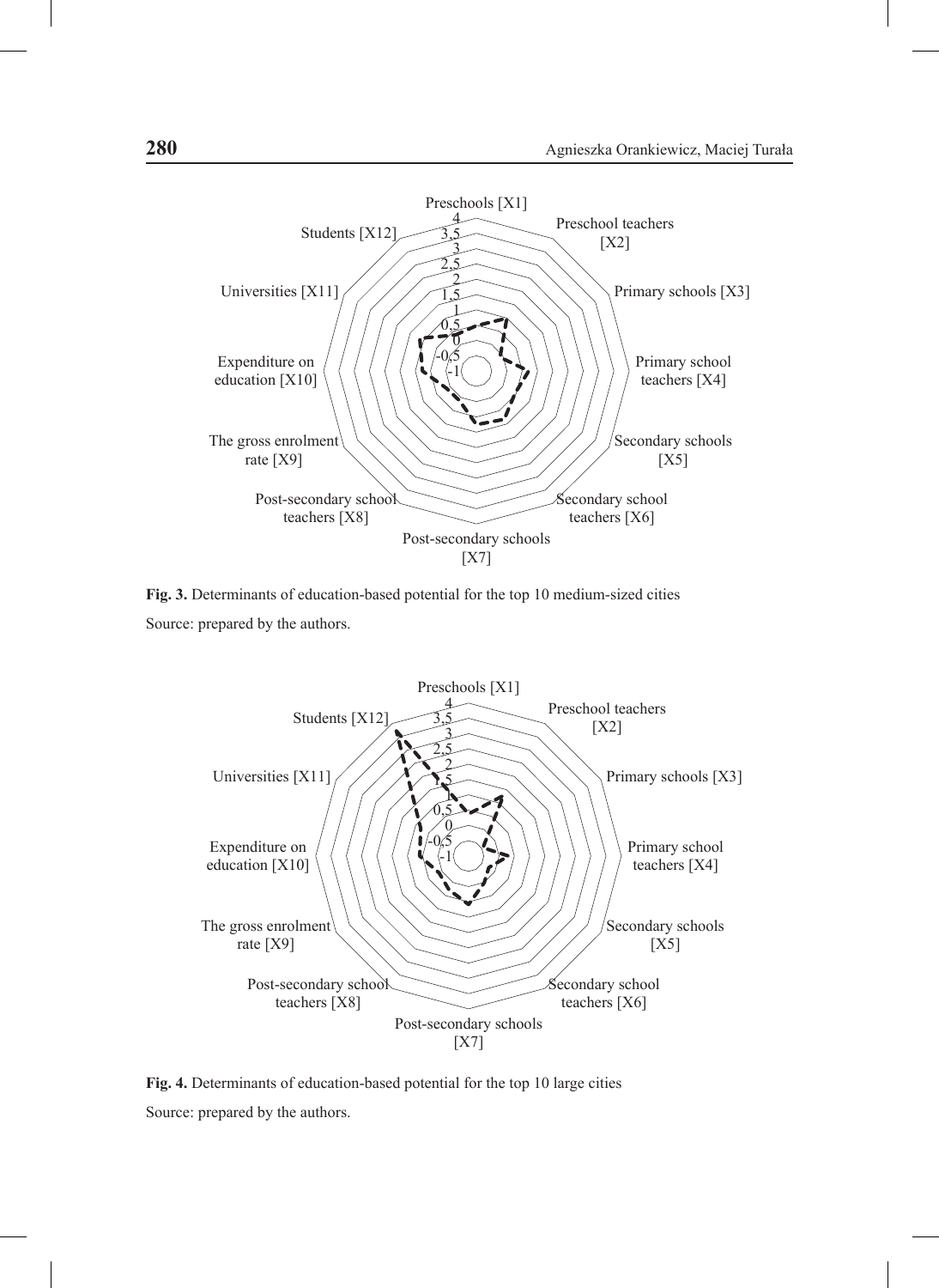Finally, the largest urban communes are characterised by the smaller number of educational institutions relative to the population but a significantly higher teacher-student ratio in all levels of education. This implies that the schools are quite large, with numerous student groups and the tuition organised as a mass process. What is more, the large cities have by far the largest university student population which seems quite obvious given that the largest higher education institutions are located in large cities.

### **3.2. Analysis by regions**

The next aspect of analysis based on the City Education Potential index relates to its geographical differentiation. Table 3 presents information on CEP index values in 2013-2016 in 48 urban communes – three urban communes with the highest value of the  $CEP_{2013,2016}$  index were chosen in each of the 16 Polish regions. It needs to be emphasised that not all regional capitals have the highest education-based potential for development as the stereotypical perception would suggest. This is only the case in six regions.

| (capital city)<br>Region | Rank           | City                    | June 30th, 2016<br>inhabitants on<br>No. of | $\mathrm{CEP}_{2013}$ | $\mathrm{CEP}_{2014}$ | $\mathrm{CEP}_{2015}$ | $\mathrm{CEP}_{2016}$ | $\mathrm{CEP}_{2013\text{-}2016}$ | $\left \frac{\text{CEP}_{2013-2016}}{\text{regional median}}\right $<br>value |
|--------------------------|----------------|-------------------------|---------------------------------------------|-----------------------|-----------------------|-----------------------|-----------------------|-----------------------------------|-------------------------------------------------------------------------------|
| 1                        | $\overline{c}$ | 3                       | $\overline{4}$                              | 5                     | 6                     | $\overline{7}$        | 8                     | 9                                 | 10                                                                            |
| dolnośląskie             | 1              | Karpacz                 | 4,841                                       | 0.1972                | 0.3652                | 0.3693                | 0.3574                | 0.3613                            |                                                                               |
| (Wrocław)                | $\overline{2}$ | Wrocław                 | 637,075                                     | 0.1677                | 0.3446                | 0.3448                | 0.3515                | 0.3447                            | 0.2834                                                                        |
|                          | 3              | Kłodzko                 | 27,554                                      | 0.1636                | 0.3428                | 0.3240                | 0.3315                | 0.3277                            |                                                                               |
| kujawsko-                | 1              | Nieszawa                | 1,950                                       | 0.1268                | 0.3424                | 0.3419                | 0.3306                | 0.3362                            |                                                                               |
| pomorskie<br>(Bydgoszcz, | $\overline{2}$ | Aleksandrów<br>Kujawski | 12,346                                      | 0.1434                | 0.3309                | 0.3264                | 0.3319                | 0.3287                            | 0.2926                                                                        |
| Toruń)                   | 3              | Radziejów               | 5,670                                       | 0.1507                | 0.3283                | 0.3159                | 0.3232                | 0.3195                            |                                                                               |
| lubelskie                | 1              | Puławy                  | 48,526                                      | 0.2073                | 0.3619                | 0.3476                | 0.3552                | 0.3552                            |                                                                               |
| (Lublin)                 | $\overline{2}$ | Stoczek Łukowski        | 2,622                                       | 0.1882                | 0.3494                | 0.3507                | 0.3512                | 0.3507                            | 0.3103                                                                        |
|                          | 3              | Zamość                  | 64,746                                      | 0.1809                | 0.3499                | 0.3476                | 0.3497                | 0.3497                            |                                                                               |
| lubuskie                 | 1              | Zielona Góra            | 138,898                                     | 0.1488                | 0.3268                | 0.3344                | 0.3442                | 0.3306                            |                                                                               |
| (Gorzów                  | $\overline{2}$ | Żary                    | 38,197                                      | 0.1466                | 0.3317                | 0.3094                | 0.3223                | 0.3158                            | 0.2956                                                                        |
| Wlkp., Zielona<br>Góra)  | 3              | Kostrzyn nad Odrą       | 18,023                                      | 0.1395                | 0.3256                | 0.3134                | 0.3160                | 0.3147                            |                                                                               |
| łódzkie                  | 1              | Skierniewice            | 48,304                                      | 0.1815                | 0.3490                | 0.3515                | 0.3513                | 0.3502                            |                                                                               |
| (Lódź)                   | 2              | Rawa Mazowiecka         | 17,596                                      | 0.1917                | 0.3470                | 0.3396                | 0.3485                | 0.3433                            | 0.2924                                                                        |
|                          | 3              | Łódź                    | 698,688                                     | 0.1390                | 0.3218                | 0.3142                | 0.3161                | 0.3151                            |                                                                               |
| małopolskie              | $\mathbf{1}$   | Sucha Beskidzka         | 9,388                                       | 0.2060                | 0.3769                | 0.3524                | 0.3556                | 0.3540                            |                                                                               |
| (Kraków)                 | $\overline{2}$ | Nowy Sącz               | 83,829                                      | 0.1951                | 0.3562                | 0.3476                | 0.3426                | 0.3451                            | 0.3171                                                                        |
|                          | 3              | Limanowa                | 15,124                                      | 0.1866                | 0.3490                | 0.3349                | 0.3461                | 0.3405                            |                                                                               |

**Table 3.** Education potential of cities in Poland by region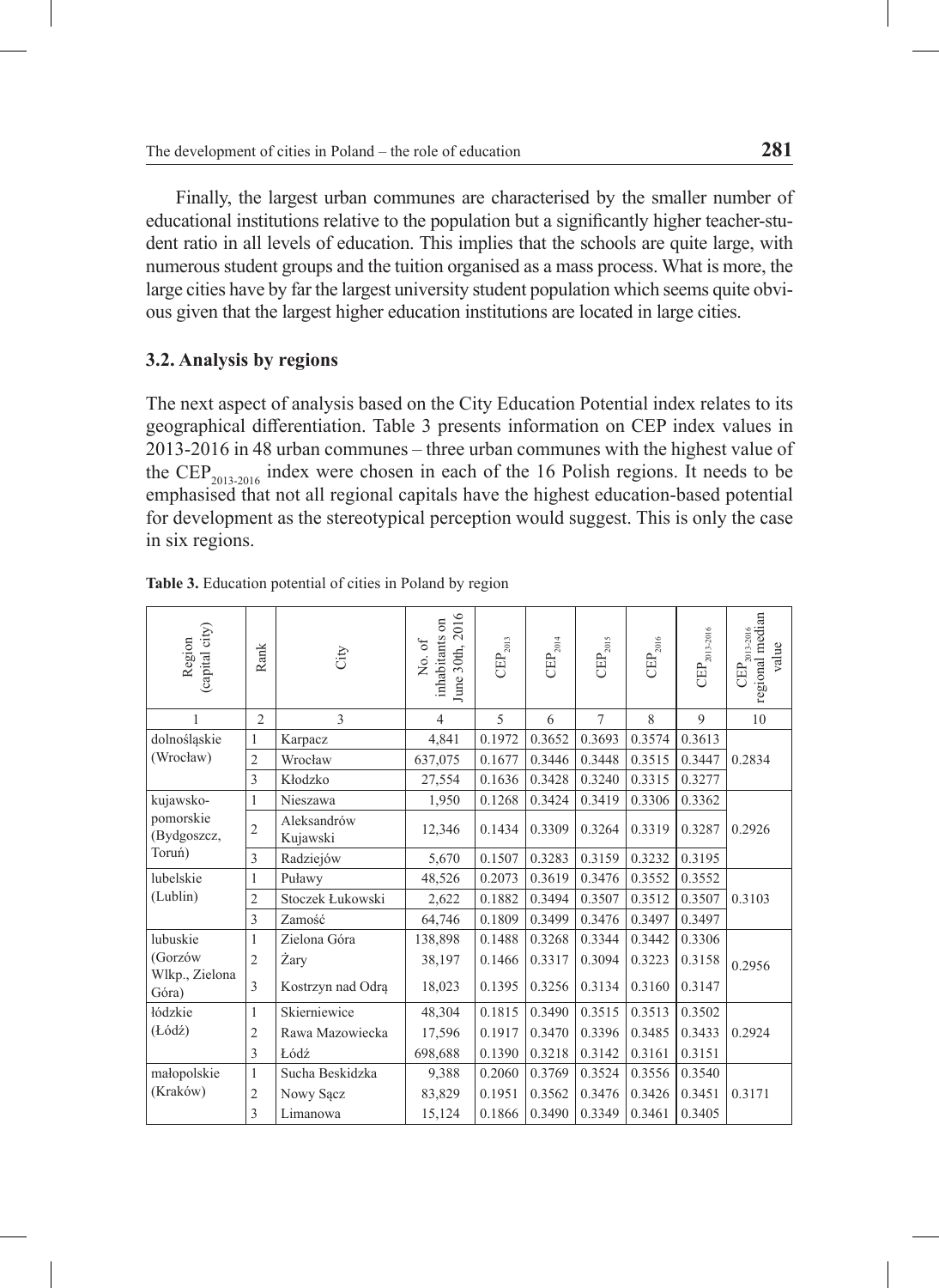| $\mathbf{1}$              | $\overline{2}$ | $\overline{\mathcal{E}}$ | $\overline{4}$ | 5      | 6      | $\overline{7}$ | 8      | 9      | 10     |
|---------------------------|----------------|--------------------------|----------------|--------|--------|----------------|--------|--------|--------|
| mazowieckie<br>(Warszawa) | 1              | Podkowa Leśna            | 3,874          | 0.6287 | 0.6847 | 0.6803         | 0.6435 | 0.6619 |        |
|                           | $\overline{c}$ | Józefów                  | 20,294         | 0.1957 | 0.3592 | 0.3816         | 0.3773 | 0.3682 | 0.3249 |
|                           | 3              | Warszawa                 | 1,748,916      | 0.2022 | 0.3706 | 0.3649         | 0.3855 | 0.3678 |        |
|                           | 1              | Opole                    | 118,938        | 0.1791 | 0.3499 | 0.3451         | 0.3530 | 0.3499 |        |
| opolskie<br>(Opole)       | $\overline{c}$ | Kędzierzyn-Koźle         | 62,193         | 0.1332 | 0.3094 | 0.3043         | 0.3022 | 0.3043 | 0.3043 |
|                           | 3              | <b>Brzeg</b>             | 36,381         | 0.1116 | 0.2996 | 0.2896         | 0.2991 | 0.2991 |        |
|                           | 1              | Rzeszów                  | 187,027        | 0.1743 | 0.3502 | 0.3539         | 0.3516 | 0.3509 |        |
| podkarpackie<br>(Rzeszów) | $\overline{c}$ | Przeworsk                | 15,556         | 0.1886 | 0.3498 | 0.3472         | 0.3464 | 0.3468 | 0.3106 |
|                           | $\overline{3}$ | Jasło                    | 35,866         | 0.1867 | 0.3531 | 0.3435         | 0.3350 | 0.3392 |        |
| podlaskie                 | 1              | Białystok                | 296,310        | 0.1816 | 0.3500 | 0.3448         | 0.3534 | 0.3474 |        |
| (Białystok)               | $\overline{2}$ | Sejny                    | 5,554          | 0.1654 | 0.3413 | 0.3341         | 0.3499 | 0.3377 | 0.3044 |
|                           | 3              | Łomża                    | 62,716         | 0.1704 | 0.3361 | 0.3310         | 0.3463 | 0.3335 |        |
| pomorskie                 | 1              | Łeba                     | 3,760          | 0.2631 | 0.3913 | 0.3793         | 0.3737 | 0.3765 |        |
| (Gdańsk)                  | $\overline{c}$ | Sopot                    | 37,089         | 0.1946 | 0.3558 | 0.3537         | 0.3550 | 0.3543 | 0.3097 |
|                           | 3              | Gdańsk                   | 462,996        | 0.1721 | 0.3482 | 0.3422         | 0.3459 | 0.3441 |        |
| śląskie                   | 1              | Ustroń                   | 16,017         | 0.2043 | 0.3842 | 0.3442         | 0.3364 | 0.3403 |        |
| (Katowice)                | 2              | Cieszyn                  | 35,173         | 0.1857 | 0.3623 | 0.3457         | 0.3331 | 0.3394 | 0.2773 |
|                           | 3              | Katowice                 | 299,012        | 0.1618 | 0.3392 | 0.3329         | 0.3387 | 0.3358 |        |
| świętokrzyskie            | $\mathbf{1}$   | Sandomierz               | 24,124         | 0.2437 | 0.3726 | 0.3590         | 0.3716 | 0.3653 |        |
| (Kielce)                  | $\overline{2}$ | Kielce                   | 197,724        | 0.1452 | 0.3243 | 0.3212         | 0.3280 | 0.3228 | 0.2831 |
|                           | 3              | Skarżysko-               | 46,656         | 0.0881 | 0.2957 | 0.2820         | 0.2841 | 0.2831 |        |
|                           |                | Kamienna                 |                |        |        |                |        |        |        |
| warmińsko-                | 1              | Olsztyn                  | 173,599        | 0.1871 | 0.3557 | 0.3519         | 0.3634 | 0.3538 |        |
| mazurskie                 | $\overline{2}$ | Górowo Iławeckie         | 4,114          | 0.1978 | 0.3550 | 0.3384         | 0.3333 | 0.3358 | 0.2914 |
| (Olsztyn)                 | 3              | Szczytno                 | 23,901         | 0.1730 | 0.3422 | 0.3253         | 0.3300 | 0.3277 |        |
| wielkopolskie<br>(Poznań) | $\mathbf{1}$   | Poznań                   | 541,561        | 0.1972 | 0.3655 | 0.3593         | 0.3695 | 0.3624 |        |
|                           | $\overline{c}$ | Konin                    | 75,607         | 0.1928 | 0.3547 | 0.3473         | 0.3487 | 0.3480 | 0.3100 |
|                           | 3              | Leszno                   | 64,468         | 0.1751 | 0.3475 | 0.3377         | 0.3444 | 0.3410 |        |
| zachodnio-                | $\mathbf{1}$   | Koszalin                 | 107,981        | 0.1425 | 0.3198 | 0.3097         | 0.3163 | 0.3130 |        |
| pomorskie<br>(Szczecin)   | $\overline{2}$ | Wałcz                    | 25,801         | 0.1221 | 0.3142 | 0.3090         | 0.3225 | 0.3116 | 0.2874 |
|                           | 3              | Sławno                   | 12,674         | 0.1300 | 0.3146 | 0.3102         | 0.3063 | 0.3082 |        |

| Table 3, cd. |  |  |
|--------------|--|--|
|--------------|--|--|

Source: prepared by the authors.

Analysing the values of the City Education Potential index calculated for urban communes in each of the Polish regions, became the basis for determining the regional differentiation with regard to the education-based potential for development in regions and identifying regions where this potential is generally greater. The highest median value of the  $CEP_{2013-2016}$  index is observed in mazowieckie (Warsaw) which is followed by małopolskie (Kraków), podkarpackie (Rzeszów) and wielkopolskie (Poznań). The lowest values of the  $CEP_{2013-2016}$  index are observed in śląskie (Katowice), świętokrzyskie (Kielce), dolnośląskie (Wrocław) and zachodniopomorskie (Szczecin). Figure 5 presents the geographical differentiation of the CEP<sub>2013-2016</sub> index in Polish regions.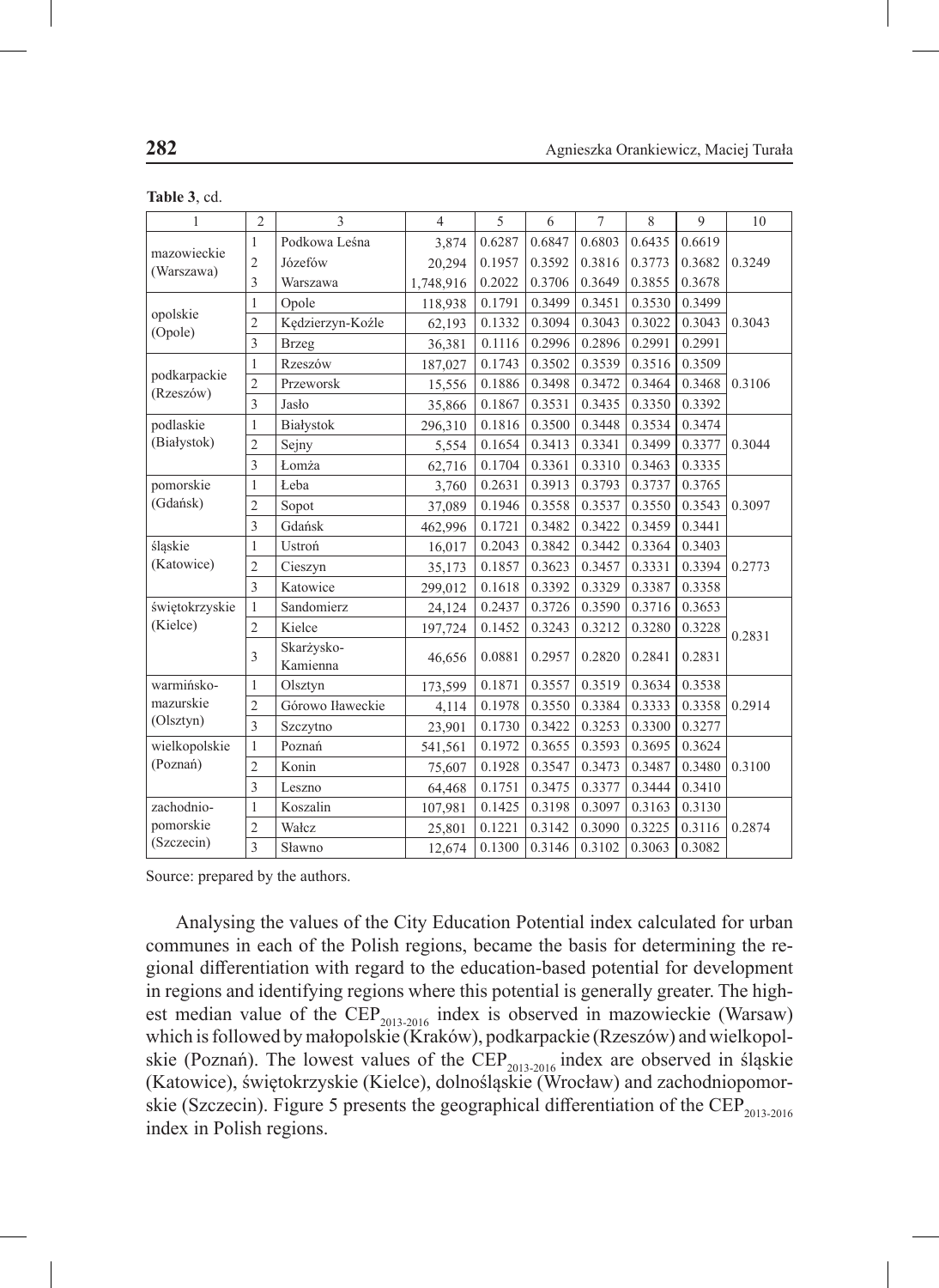

**Fig. 5.** Education potential of cities in Poland by region (CEP<sub>2013-2016</sub> median value) Source: prepared by the authors.

### **4. Conclusions**

The conditions for educational activities vary between small, medium-sized and large cities. This is illustrated first of all by the varying numbers of students per teacher which may be directly linked to the quality of educational services provided, and the efficiency with which the educational value added is generated. Analysis of data for the leading (top 10) cities in each size category shows that in the case of preschools as well as post-secondary schools, the most beneficial situation in that respect is observed in large cities, followed by medium-sized cities and small cities. However, when looking at primary schools the analysis shows that the best conditions for students exist in medium-sized cities with large cities and small cities trailing quite visibly. When it comes to secondary schools the situation is quite different with small cities achieving student-teacher ratios which are lower than in medium-sized cities and considerably lower than in large cities.

Another observation is that schools in large cities tend to be organised as centres for mass education, providing services to much larger groups of students and employing many more teachers than in small cities. This, together with the higher degree of saturation with preschools and schools (more institutions per set number of inhabitants) also results in significantly higher *per capita* expenditure on education in small cities.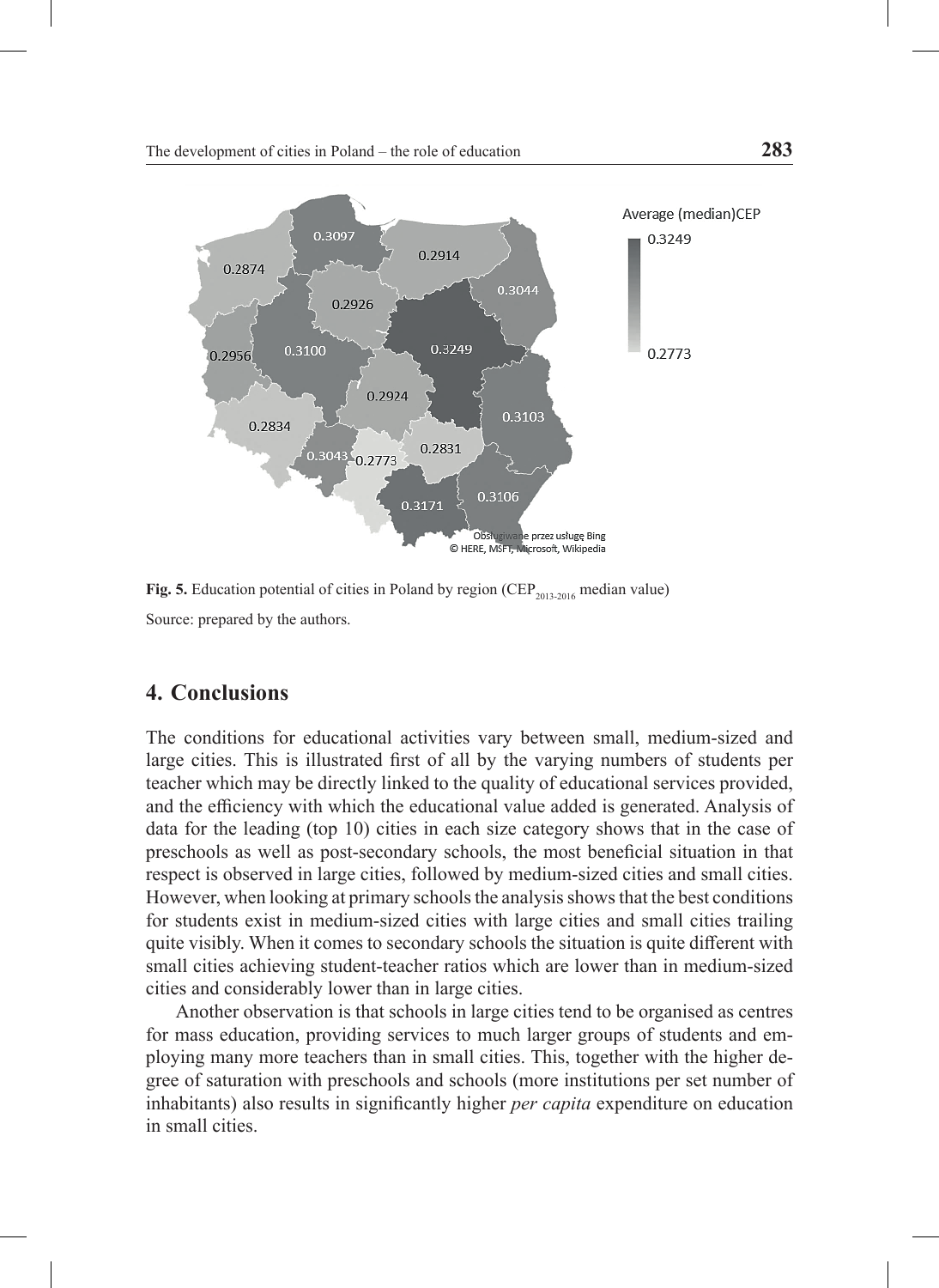The taxonomic analysis also confirmed the existence of inter-regional differentiation of the education-based potential for development with cities in mazowieckie (region) achieving the highest median value of the CEP<sub>2013-2016</sub> index and the cities in śląskie (region) the lowest. Further research is needed to provide additional insights into the relation between education-based potential for development and welfare in both cities as well as regions.

Discussing the variation of CEP index values, it needs to be emphasised that there are only slight differences in terms of the overall education-based potential for development between urban communes belonging to different size categories. This may result from the high degree of legal regulation on the central authorities' level in the sphere of education.

Finally, one need to bear in mind that apart from the system of formal education, cities are also spaces where informal education may take place. This article concentrates only on the measurable aspects of the system of formal education mainly because of greater access to data. However, in order to more fully assess the educationbased potential for development, other factors and diagnostic variables, reflecting also the informal aspect of education, ought to be taken into consideration. This will become one of main objectives of the authors' future work.

#### **Bibliography**

- Badea, C., and Angheluta, P. (2018). Education as support for the urban sustainable development. *Economics, Management and Financial Markets*, *13*(3), 327-339.
- Badea, L., and Rogojanu, A. (2012). Controversies concerning the connection higher education human capital – competitiveness. *Theoretical and Applied Economics*, XIX, *12*(577), 125-142.
- Burgess, S. (2016). Human capital and education: The state of the art in the economics of education. *IZA Discussion Paper*, 9885, Bonn: IZA.
- Czapiewski, K. (2013). *Edukacja jako czynnik rozwoju Mazowsza*. Warszawa: Mazowieckie Biuro Planowania regionalnego w Warszawie.
- Drucker, P. (1994). The Age of Social Transformation. *The Atlantic Monthly*. November, 53-58.
- Eriksson, L., and Forsberg, A. (2010). The part played by popular education in local development processes in suburban and rural areas of Sweden. *International Journal of Lifelong Education*, *29* (3), 323-341.
- Faggian, A., and McCann, P. (2009). Human capital and regional development. In R. Capello, and P. Nijkamp (Eds.), *Handbook of Regional Growth and Development Theories* (pp. 133-151), Cheltenham: Edward Elgar Publishing Ltd.
- Gennaioli, N., La Porta, R., Lopez-de-Silanes, F., and Shleifer, A. (2011). Human capital and regional development. *National Bureau of Economic Research Working Papers*, (17158), Cambridge: NBER.
- Gołaszewska-Kaczan, U. (2014). Działania podnoszące poziom kapitału ludzkiego w nowej perspektywie finansowania 2014–2020. *Optimum. Studia Ekonomiczne*, *6*(72), 91-104.
- Jona, G. (2015). Determinants of Hungarian sub-regions' territorial capital. *European Spatial Research and Policy*, *22*(1), 101-119.
- Joshi, P. (2017). A perspective on education's importance for urban development. *European Journal of Education, Research, Development and Policy*, *52*, 421-426.